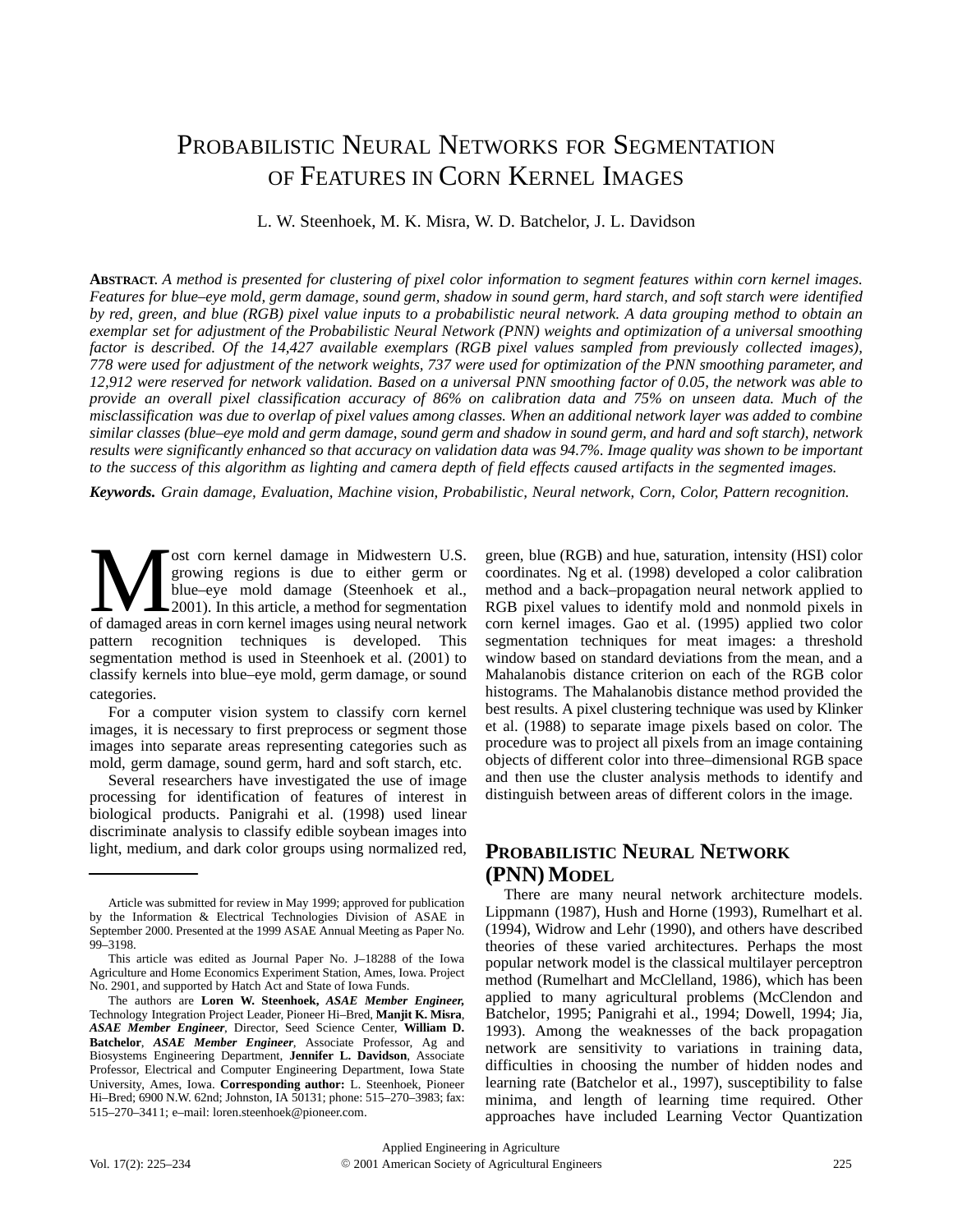(LVQ) or Kohonen Networks (Ahmad et al., 1993; Yie et al., 1993; Panigrahi and Marsh, 1996), Radial Basis Function networks, and Discriminate Function approaches (Precetti and Krutz, 1993a,b). One additional network architecture that has not been published widely in the agricultural literature is the Probabilistic Neural Network (PNN) popularized by D.F. Specht (1988, 1990, 1996).

For the generalized problem with distinctly separable data, the PNN essentially works as a look–up table, providing a response to new input patterns that is similar to the response of training patterns closest to the new input feature space. It is referred to as a memory–based model, because it represents generalizations of the inputs, which "memorize" responses to the training data. A probability density estimate is established via a Gaussian window placed at every training sample so that a non–zero response is output over a localized region of the input space. Training patterns determine the window positions and responses so that new inputs will generate a response that is similar to the response generated by the training data that they resemble (Hush and Horne, 1993). As with other pattern recognition techniques, PNNs require that training data be available from the entire solution space domain. A PNN can be trained with sparse data but cannot interpolate between missing classification patterns.

PNNs are feed forward neural networks and respond to an input pattern by processing the input data from one layer to the next with no feedback paths. An inherent advantage of the PNN architecture is that it can be made to respond only to inputs that are in the same region of the training data input space. Inputs outside the learning area can be flagged, thus avoiding extrapolation errors. Furthermore, training the network to have a proper response in a part of measurement space does not disturb the trained response in other distant parts of the measurement space. Other advantages include:

- PNNs train quickly as only one pass through the data is required.
- PNNs have only one free parameter, the smoothing factor, to be adjusted by the user and this factor can be adjusted at run time without the requirement of network retraining.
- - Shape of the decision surface can be made as complex as necessary. It can also be made very simple by choosing appropriate values for the smoothing factor.
- -Sparse samples are adequate for network performance.
- Results are not dependent on randomization order of training data.
- Training can be incremental as data becomes available and old patterns can be "forgotten" and replaced by new patterns if so desired.

A major disadvantage of the PNN architecture is that it requires one node or neuron for each training exemplar. For large training data sets, this disadvantage presents a computational problem as a large computer memory is required and the amount of computation necessary to classify an unknown point at run time is proportional to the size of the training set. Both of these issues, however, are becoming less important as computer technology advances.

A detailed derivation of the probabilistic neural network is developed in Specht (1988, 1990, 1996) and Masters (1993, 1995). The discussion that follows is intended to summarize Specht's derivation and provide the readers of

this article with a very generalized outline of the probabilistic neural network principles.

Statistically paralleled by kernel discriminant analysis, probabilistic neural networks are based on the Bayesian strategy for pattern recognition, which postulates that a decision rule to classify patterns should minimize "expected risk" of misclassification. If the probability density functions for categories  $\Theta_A$ ,  $\Theta_B$ , ...,  $\Theta_N$  can be defined by  $f_A[X]$ ,  $f_B[X], ..., f_N[X]$ , then the a priori probability  $(h_A, h_B, ..., h_N)$ of occurrence of patterns from each category and the loss associated with misclassification  $(l_A, l_B, ..., l_N)$  can be used to develop the decision rule relationship shown in equation 1 where  $d(X)$  is a classification function for the input vector X.

$$
d(X) = \Theta_k \text{ if } h_k l_k f_k \text{ [X]} < h_q l_q f_q \text{ [X] for all } k \neq q \quad (1)
$$

The accuracy of decision boundaries depends on the accuracy with which the underlying probability density functions  $(f_A[X], f_B[X], \ldots, f_N[X])$  are estimated. Cacoullos (1966) suggested a Gaussian kernel that expresses a multivariate estimate of the probability density function:

$$
f_{k}[X] = \frac{1}{2\pi^{p/2} \sigma^{p}} \frac{1}{m}
$$

$$
\sum_{i=1}^{m} \exp \left[ -\frac{(X - X_{ki})^{t}(X - X_{ki})}{2\sigma^{2}} \right]
$$
(2)

where

 $k = category$ 

 $i =$  pattern number

 $m =$  total number of training patterns

 $X_{ki} = i<sup>th</sup>$  training pattern from category k

 $\sigma$ = smoothing parameter

 $p =$  dimensionality of measurement space

In equation 2,  $f_K[X]$  is simply the sum of small multivariate Gaussian distributions centered at each of the training samples. The variable  $\sigma$  is a smoothing factor that, in effect, determines the Gaussian window width and the degree of interpolation between points. For the two–dimensional input case shown in figure 1, a small value of  $\sigma$  gives distinct modes corresponding to the locations of training samples. As the value of  $\sigma$  increases, the degree of interpolation also increases. Some experimentation is required to determine the smoothing factor that is best for each data set; however, no retraining is required as it is applied at run–time. Ward Systems Group (1993) suggests a



A small value of  $\sigma$  A larger value of  $\sigma$  An even larger value of  $\sigma$ 

Figure 1. The smoothing effect of different values of  $\sigma$  (Specht, 1996).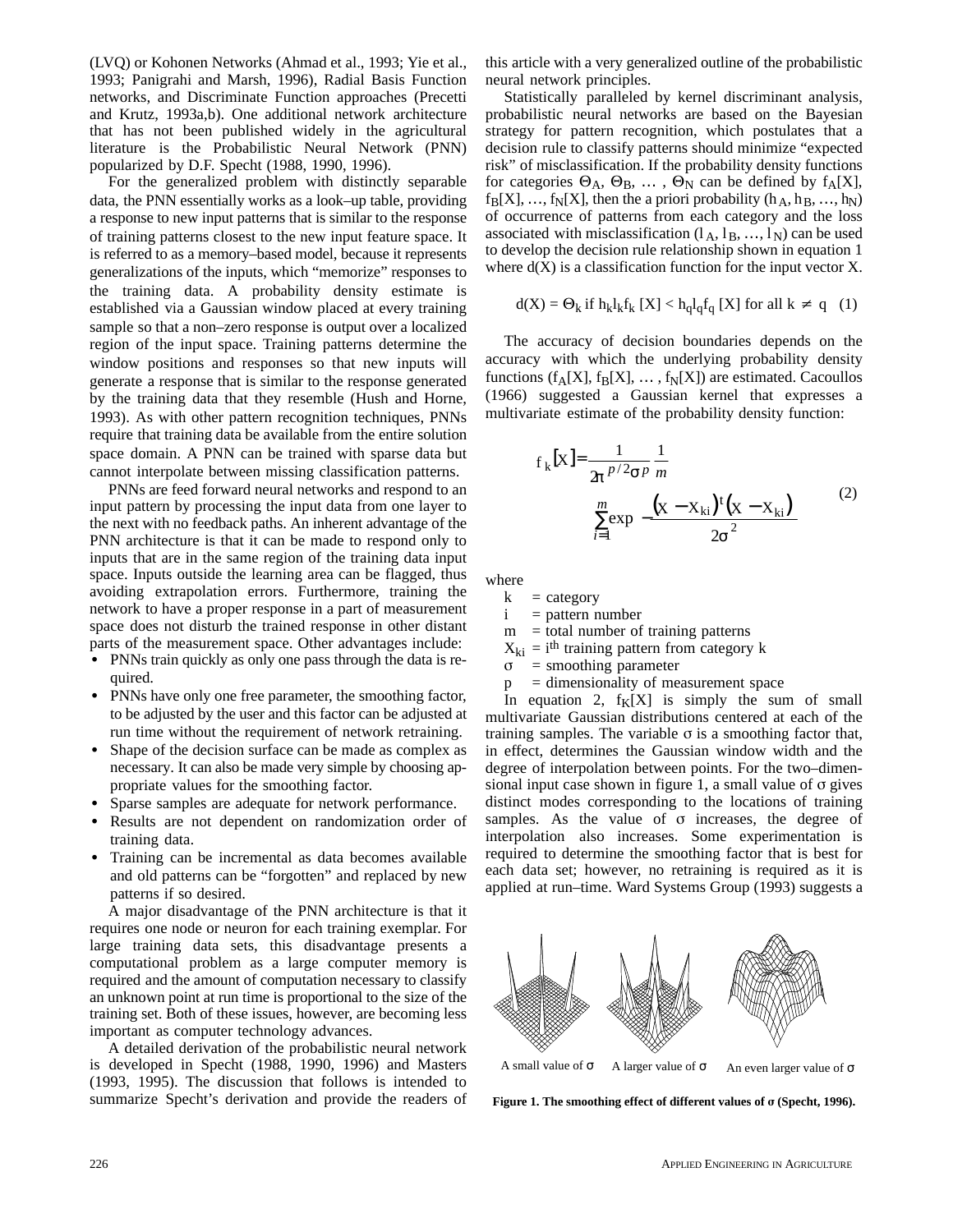smoothing factor range of 0.01 to 1 for good results. In this article, an optimal value of  $\sigma$  was determined by computational iteration.

As with other types of feed–forward networks, the PNN is built upon several layers of neuron units. Figure 2 shows the PNN architecture for a two–category classification. For the generalized case, the input vector X is normalized to unit length and fed into the input unit neurons. Pattern units in the second layer are joined to the input layer by weights that form a natural dot product with the input vector. Thus  $Z_i = X \cdot W_i$ . If the nonlinear operation  $exp[(\vec{Z}_i - 1)/\sigma^2]$  is then applied, the result is equivalent to that derived using equation 2, and is in the same form as equation 3.

$$
\exp\left[-\frac{(w_i-x)^t(w_i-x)}{2\sigma^2}\right]
$$
 (3)

In the third layer, summation unit neurons add the inputs from pattern units that correspond to the categories from which training patterns were selected. The network is trained by setting the  $W_i$  weight vector in one of the pattern units equal to each of the  $\overline{X}$  patterns in the training set and then connecting the pattern unit's output to the appropriate summation unit. The output rule is a winner–take–all function of the summation units. A separate neuron (pattern unit) is required for every training pattern. Training is a one–pass operation. Sensitivity of the network is then adjusted by selecting an optimal smoothing factor.

This article describes implementation of the most generalized form of PNN. More advanced versions, which optimize the smoothing factor via statistical and genetic techniques, have been developed (Masters 1993, 1995; Ward Systems Group, 1997) and are implemented in Chtioui et al. (1996, 1998) and Steenhoek et al. (2001).



**Figure 2. PNN architecture (Specht, 1996).**

### **OBJECTIVE**

The objective of this study was to develop and test an image–processing algorithm for segmentation of damaged and sound areas within corn kernel images using a probabilistic neural network and color pattern recognition techniques.

## **MATERIALS AND METHODS**

The hypothesis of this experiment was that corn kernel damage categories can be recognized by repeatable color patterns and the color patterns can be used to segment areas in corn kernel images. Thus, a procedure was developed to collect RGB pixel values from areas representing several attribute categories and to use the values for training of a neural network for image segmentation.

#### **CORN KERNAL IMAGES**

Selection of corn kernel samples, development of a machine vision system, and acquisition of the corn kernel images are described in Steenhoek et al. (2001). Briefly, 720 kernels classified in roughly equal proportions of undamaged, germ–damaged, and blue–eye mold–damaged categories were collected from 24 handpicked sample lots. Each of the 720 kernels was assigned a randomly generated kernel identification code and placed in an individual plastic bag. All kernels were inspected by four members of the Federal Grain Inspection Service (FGIS) Board of Appeals and Review and assigned to categories of blue–eye mold–damaged, germ–damaged, and sound. Three replicate images of each of the 720 kernels (2,160 total images) were obtained using an RGB color camera, a diffuse lighting chamber, and a Sharp GPB–2 image processing system.

#### **FEATURE ATTRIBUTE CATEGORIES**

In this study, the ultimate goal was to categorize kernel images as blue–eye mold–damaged, germ–damaged, and sound. Therefore, attributes that were related to these kernel classifications needed to be identified. These attributes were pixel regions representing germ damage, blue–eye mold damage, sound germ, and starch. Because typical corn kernels contain both hard and soft starch endosperm, with each type of starch having different color intensity, categories for both hard starch and soft starch were chosen. In addition, the three–dimensional nature of corn kernels often caused areas of shadow to appear in the germ. To alleviate the concern that the dark appearance of shadows in the sound germ areas could be misidentified as a damaged area, an additional category for shadow in sound germ was chosen. Thus, six categories (blue–eye mold, germ damage, shadow in sound germ, sound germ, hard starch, and soft starch) were used in classification.

#### **USE OF KERNEL EDGE PIXEL SAMPLES FOR BACKGROUND SEGMENTATION**

Due to the three–dimensional nature of corn kernels, even with the best lighting conditions, shadows and a gradient descent of pixel values occurred in the pixels immediately surrounding the kernel edge. Four pixels from this area were sampled from each of the sound kernels to determine the distribution of pixel level values at the kernel edge. This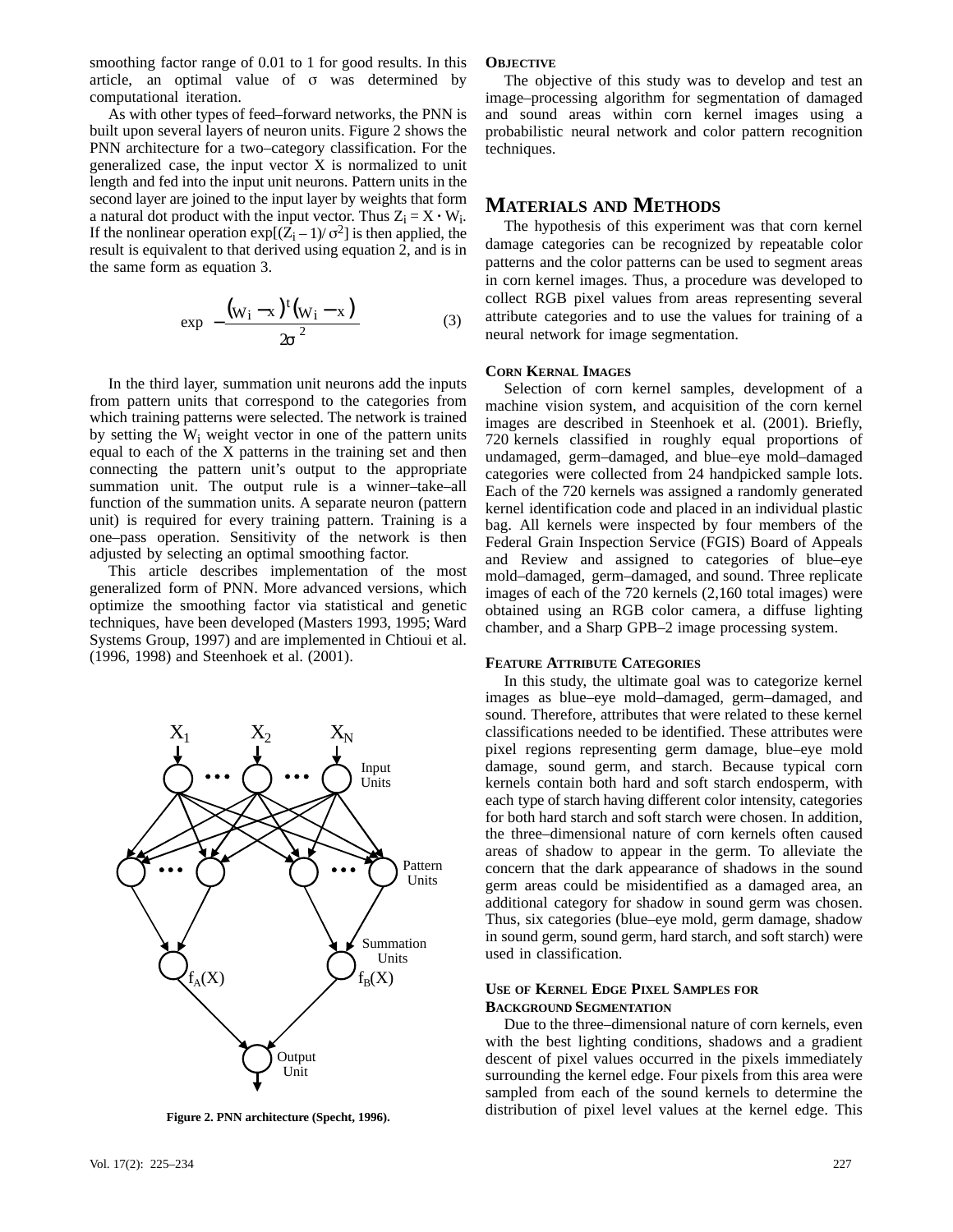information was obtained for selection of a suitable threshold used to separate the kernel from black background. The kernel edge pixel region in the images was approximately 3 pixels wide.

#### **ACQUISITION OF COLOR PATTERN SAMPLES**

The goal of sample collection was to obtain representative exemplars for distinct color patterns. Pixel samples were collected only from images of kernels having consensus opinions from each of the four FGIS inspectors. The six color pattern categories used in attribute segmentation and kernel edge used for background segmentation are illustrated in figure 3 and described in table 1. These categories, not to be confused with overall kernel classification (i.e., blue–eye mold–damaged, germ–damaged, and sound), were for individual pixels inside the kernels that represented color patterns related to overall kernel classification. Four pixel samples were collected for each attribute and associated image whenever possible as detailed in table 2. Some images did not have distinctly identifiable attributes related to a particular class, and, therefore, no data was collected. Pixel samples for which red, green, or blue pixel values were equal to 255 (sensor saturation) were also ignored.

Software was developed to extract red, green, and blue pixel values from regions representing color pattern features from each of the collected images. Recorded information for each selected pixel included the following: x and y pixel position, image file name, image kernel code, color pattern category, and RGB pixel values. A total of 14,427 pixel samples were collected from the database of 2,160 images. A breakdown of the number of valid pixel samples collected from each attribute category is given in table 3.

#### **DATA FOR NETWORK TRAINING**

Of the 14,427 valid pixel samples, 778 were flagged for network training and 737 were marked for adjustment of the smoothing factor, leaving 12,912 for validation. The pixel samples collected from each attribute category were grouped into low, medium, and high levels over each of the RGB color bands Steenhoek (1999). Inasmuch as the original data were essentially normally distributed, a measure of 0.5 standard deviation  $(\sigma_x)$  above or below the mean (X) was used to divide the data into three approximately equal levels for each color plane and attribute category according to equation 4.

$$
f(X) = \begin{cases} \text{Low if } X < (\overline{X} - 0.5\sigma x) \\ \text{Med if } (\overline{X} - 0.5\sigma x) < X < (\overline{X} + 0.5\sigma x) \\ \text{High if } X > (\overline{X} + 0.5\sigma x) \end{cases} (4)
$$

Selecting all pixel samples within each color group and sorting the resulting record set by kernel identification code created a training set. For the first 10 records, a flag was set to reserve those records for training. The next 10 records were flagged for optimization of the smoothing parameter, and the remaining records were marked for validation.

#### **PNN APPLICATION FOR IMAGE SEGMENTATION**

The probabilistic neural network architecture is illustrated in figure 4. Red, green, and blue pixel values were used as inputs with output categories corresponding to the probability that a pixel sample would fall into one of the six categories For each network output, a value between 0 and 1 represented the network's predicted probability for that category.

The probabilistic neural network algorithm implemented in the NeuroWindows dynamic link library (Ward Systems Group, 1993) was used for training and validation of the network described previously. First, the network was trained using the 778 pixel samples that had been flagged for training. Then, a universal smoothing factor for all network inputs was selected by applying smoothing factor values ranging from 0.001 to 10 to the 737 pixel samples that had been flagged for smoothing factor adjustment. As implemented in the NeuroWindows library, this smoothing factor had equal effect on each of the red, green, and blue network inputs. The criterion was to minimize the error in percent classification for the smoothing dataset.



**Figure 3. Examples of color pattern categories.**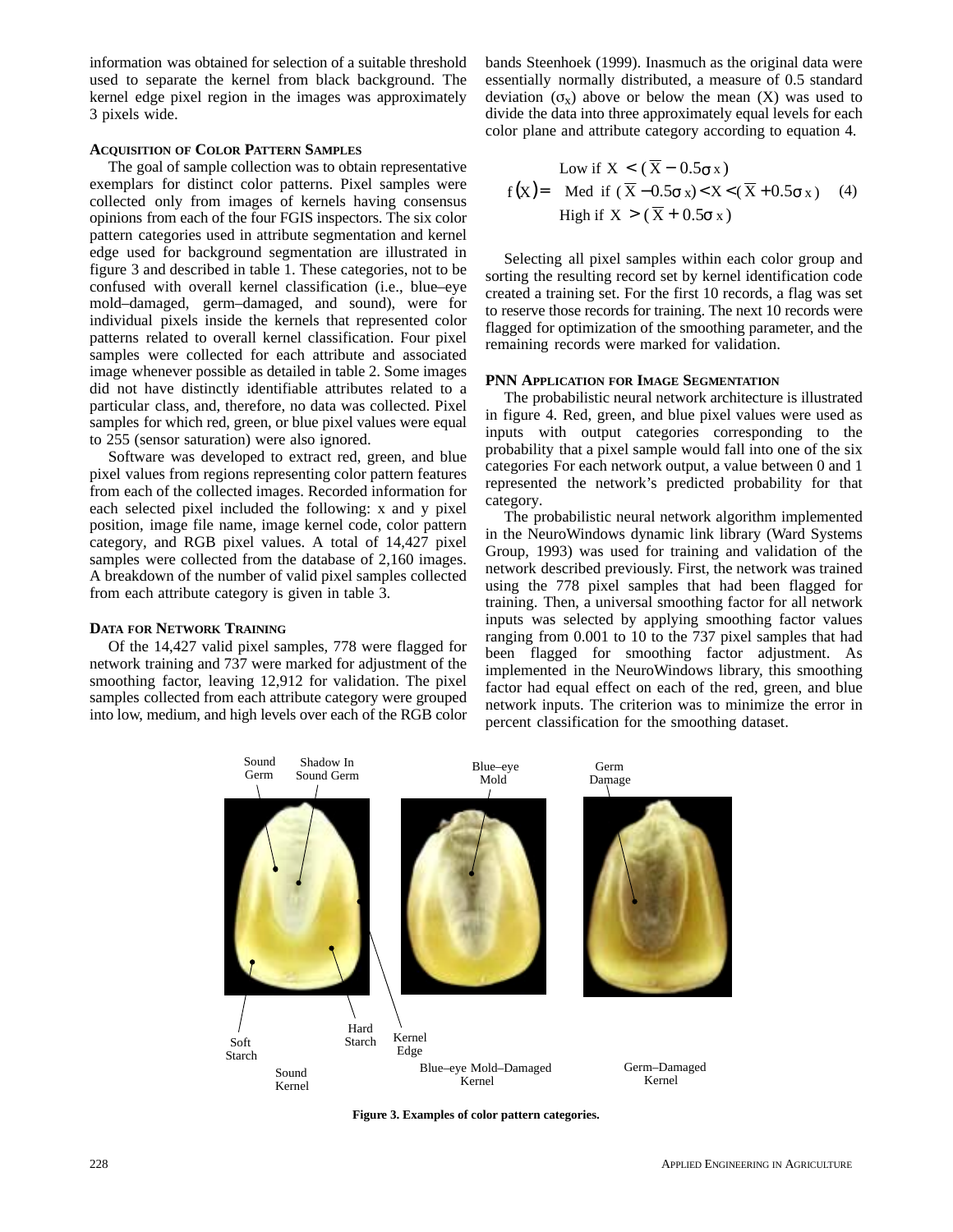#### **Table 1. Description of color pattern categories.**

| <b>Attribute Category</b> | Description of Category                                                                                                                                                                                                                                                                                                                            |
|---------------------------|----------------------------------------------------------------------------------------------------------------------------------------------------------------------------------------------------------------------------------------------------------------------------------------------------------------------------------------------------|
| Blue-eye mold<br>damage   | Areas in blue-eye mold-damaged kernels that<br>represent the color spectrum of blue-eye mold<br>damage. Blue-eye mold damage is a dark bluish<br>purple color and typically appears in the kernel<br>embryo area along the growing point axis and<br>extending to the kernel tip. Blue-eye mold is a fungus<br>that grows under the corn pericarp. |
| Germ damage               | Areas in germ-damaged kernels that represent the<br>typical color spectrum of germ damage. Germ<br>damage is typically expressed by a brownish<br>discoloration throughout the embryo area. Germ<br>damage is caused by respiration (heating) of corn<br>during storage that results in a chemical<br>transformation of the corn embryo.           |
| Sound germ                | Areas in sound kernels which represent the typical<br>color spectrum of an undamaged embryo (germ) area                                                                                                                                                                                                                                            |
| Shadow in sound<br>germ   | The three-dimensional nature of a corn kernel places<br>a slight valley down the middle of the embryo region.<br>Shadows from light reflections in this valley caused a<br>slight darkening effect and in preliminary calibrations<br>caused some sound kernels to be misclassified as<br>having blue-eye mold due to color spectrum<br>closeness  |
| Hard starch               | Areas in sound kernels which represent the color<br>spectrum of dark (or hard) starch                                                                                                                                                                                                                                                              |
| Soft starch               | Areas in sound kernels which represent the color<br>spectrum of light (or soft) starch                                                                                                                                                                                                                                                             |
| Kernel edge               | Since corn kernels are three-dimensional in nature, a<br>one to three-pixel transition between the background<br>and kernel will necessarily contain shadows and out-<br>of-focus pixels that are darker than the kernel itself,<br>but lighter than the background.                                                                               |

|  |  |  | Table 2. Area of location for selection of attribute categories. |  |  |
|--|--|--|------------------------------------------------------------------|--|--|
|--|--|--|------------------------------------------------------------------|--|--|

| Sound kernels                                                                    | Hard starch (4 pixel samples) <sup>[a]</sup>                                                                                                                                                                                                                                                                                                                                                                                     |
|----------------------------------------------------------------------------------|----------------------------------------------------------------------------------------------------------------------------------------------------------------------------------------------------------------------------------------------------------------------------------------------------------------------------------------------------------------------------------------------------------------------------------|
|                                                                                  | Soft starch (4 pixel samples)                                                                                                                                                                                                                                                                                                                                                                                                    |
|                                                                                  | Sound germ (4 pixel samples)                                                                                                                                                                                                                                                                                                                                                                                                     |
|                                                                                  | Shadow in sound germ (4 pixel)                                                                                                                                                                                                                                                                                                                                                                                                   |
|                                                                                  | samples)                                                                                                                                                                                                                                                                                                                                                                                                                         |
| Germ-damaged kernels                                                             | Germ damage (4 pixel samples)                                                                                                                                                                                                                                                                                                                                                                                                    |
| Blue-eye mold-damaged kernels                                                    | Blue-eye mold (4 pixel samples)                                                                                                                                                                                                                                                                                                                                                                                                  |
| $\overline{[a]}$<br>was to get representative data for distinct classifications. | Selection of pixel samples was as appropriate. All pixel samples were<br>disconnected. Some images did not have distinct attributes related to<br>the desired class and, therefore, no data were collected for those<br>images. No starch or sound germ samples were taken for germ-<br>damaged or blue-eye mold-damaged kernels. Damaged kernels are<br>likely to have discolorations in other areas of the kernel. The purpose |



**Figure 4. PNN inputs and outputs.**

#### **Table 3. Number of pixel samples collected from each attribute catagory.**

|                           | No. of Pixel Samples Collected |
|---------------------------|--------------------------------|
| <b>Attribute Category</b> | from Image Database            |
| Germ damage               | 2448                           |
| Blue eye mold damage      | 2424                           |
| Sound germ                | 2465                           |
| Shadow in sound germ      | 2758                           |
| Hard starch               | 2566                           |
| Soft starch               | 1766                           |
| Kernel edge               | 2760                           |
|                           |                                |

## **RESULTS AND DISCUSSSION**

Histograms of the valid pixel samples collected from each attribute category are given in figure 5. Comparison of the kernel edge histogram with other histograms showed that virtually all pixels with red or green levels less than 32 could be captured in the kernel edge. As a result, a threshold of 32 was applied to the red and green color bands and effectively separated the kernel image from the background.

Table 4 lists the mean and standard deviation of gray levels for each attribute category. As the histograms and statistical measurements show, significant overlap exists between the blue–eye mold and germ damage categories, between sound germ and shadow in sound germ categories, and between hard and soft starch categories. This overlap confused the network model and caused high errors for classification among these categories.

The network weights were first adjusted by a feed forward pass of the training records through the network. An optimal PNN smoothing factor was then selected by applying the trained network to smoothing samples. As previously described, these smoothing samples were not included in the records used for training and validation. Smoothing factor values ranging from 0.001 to 10 were applied, and calculation of correctly classified patterns was performed. As figure 6 shows, percent correct classification predictions for each of the categories varied across the range of the smoothing factor. In general, classification was very poor for smoothing factors of 0.001. As the smoothing factor value increased, classification accuracy reached a maximum and then stabilized to a constant value. Smoothing factors greater than 2 gave very little change in classification. The optimal universal smoothing factor was selected to be 0.05. This value gave the maximum predicted classification accuracy for all categories and near optimal classification accuracy for each individual color pattern group. The smoothing factor value of 0.05 agreed well with the Ward Systems Group's

| Table 4. Mean and standard deviation of |
|-----------------------------------------|
| pixels from each attribute category.    |

|                       |     | Mean  |             |     | <b>Standard Deviation</b> |      |  |  |
|-----------------------|-----|-------|-------------|-----|---------------------------|------|--|--|
| Category              | Red | Green | <b>Blue</b> | Red | Green                     | Blue |  |  |
| Germ damage           | 113 | 96    | 45          | 30  | 33                        | 25   |  |  |
| Blue-eye mold-damaged | 128 | 121   | 71          | 33  | 36                        | 32   |  |  |
| Sound germ            | 233 | 235   | 181         | 10  | 12                        | 17   |  |  |
| Shadow in sound germ  | 203 | 201   | 143         | 20  | 24                        | 30   |  |  |
| Hard starch           | 219 | 206   | 69          | 17  | 21                        | 22   |  |  |
| Soft starch           | 238 | 237   | 118         | 10  | 12                        | 22   |  |  |
| Kernel edge           | 21  | 17    |             |     |                           |      |  |  |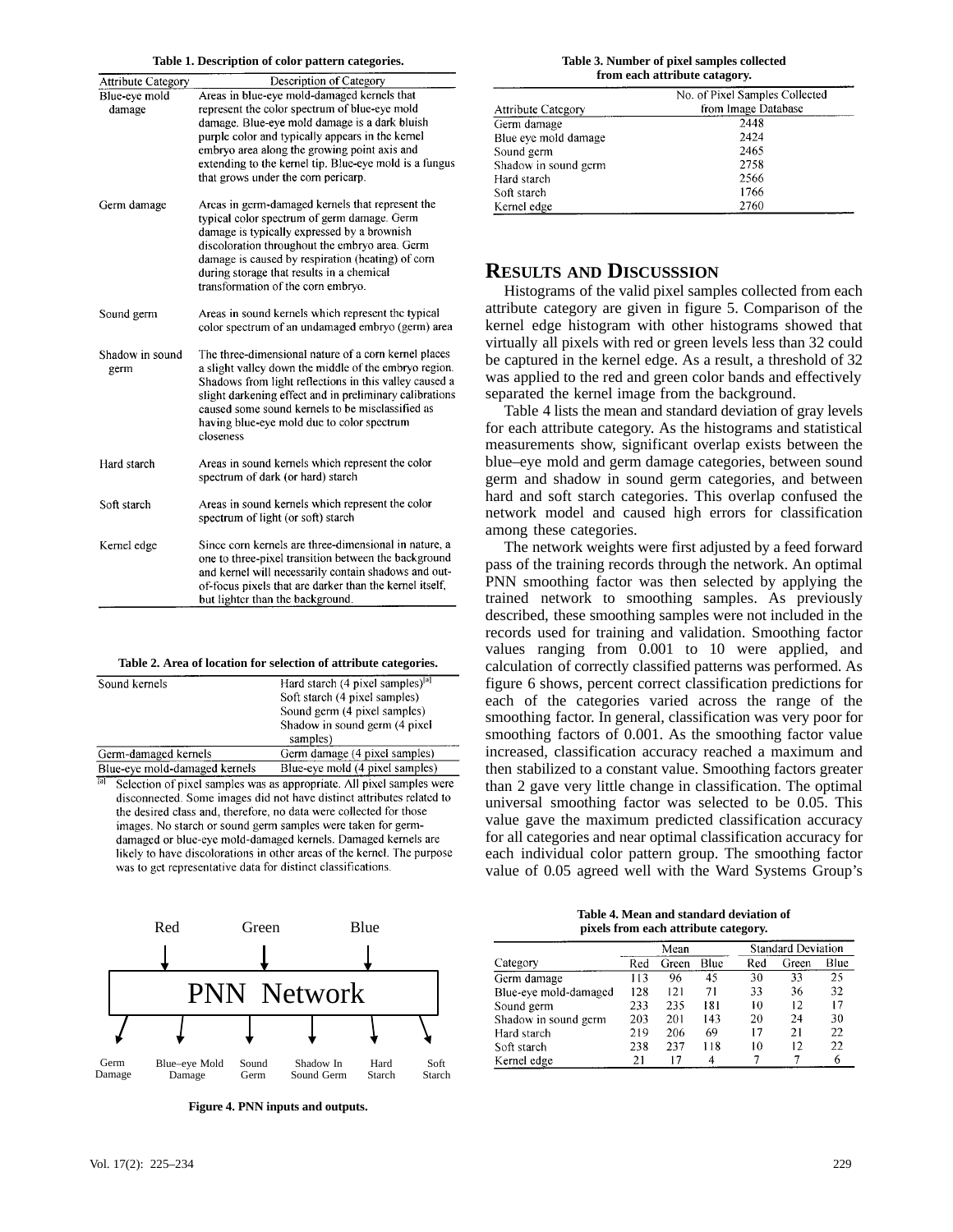

**Figure 5. Historgrams of all valid pixel samples collected for eact attribute category (32 selected as a threshold).**

(1993) suggestion that good PNN results are usually attained with a smoothing factor value between 0.01 and 1. Classification accuracy on the smoothing samples was 78, 79, 87, 93, 89, and 86% for blue–eye mold, germ damage, shadow in sound germ, sound germ, hard starch, and soft starch, respectively, for an overall classification accuracy of 86%. Overall accuracy of the network on validation records was 75% with 62, 66, 73, 88, 81, and 84% accuracy for blue–eye mold, germ damage, shadow in sound germ, sound germ, hard starch, and soft starch, respectively.

Tables 5a and 5c show contingencies of classification among the smoothing and validation scenarios for application of the smoothing factor  $\sigma = 0.05$ . Most misclassifications were between blue–eye mold and germ damage pixels, between sound germ and shadow in sound germ pixels, and between hard and soft starch pixels. As discussed previously, the spectral histograms showed data overlap in these categories and, therefore, significant network confusion was anticipated.

By adding an additional layer of decision to the network output, which combined similar categories of blue–eye mold and germ damage, sound germ and shadow in sound germ, and hard and soft starch into categories of damage, germ, and starch, the network performance was enhanced. This combination, shown in tables 5b and 5d, shows that the network could predict with high accuracy (97, 98, and 98% for smoothing data; 92, 96, and 96% for validation data) between categories of damage, germ, and starch areas within the corn kernel images (overall accuracy was 98% for smoothing records and 95% for validation data).

Image segmentation using the trained networks was implemented on the image processing system in hardware via values stored in a preprocessed look–up table. Red, green, and blue values from each pixel were mapped to appropriate gray levels for each of the color pattern categories. Pixels having red or green levels less than 32 were mapped to a gray level of 25. For the six–color pattern category scenario, pixels having red, green, blue values corresponding to each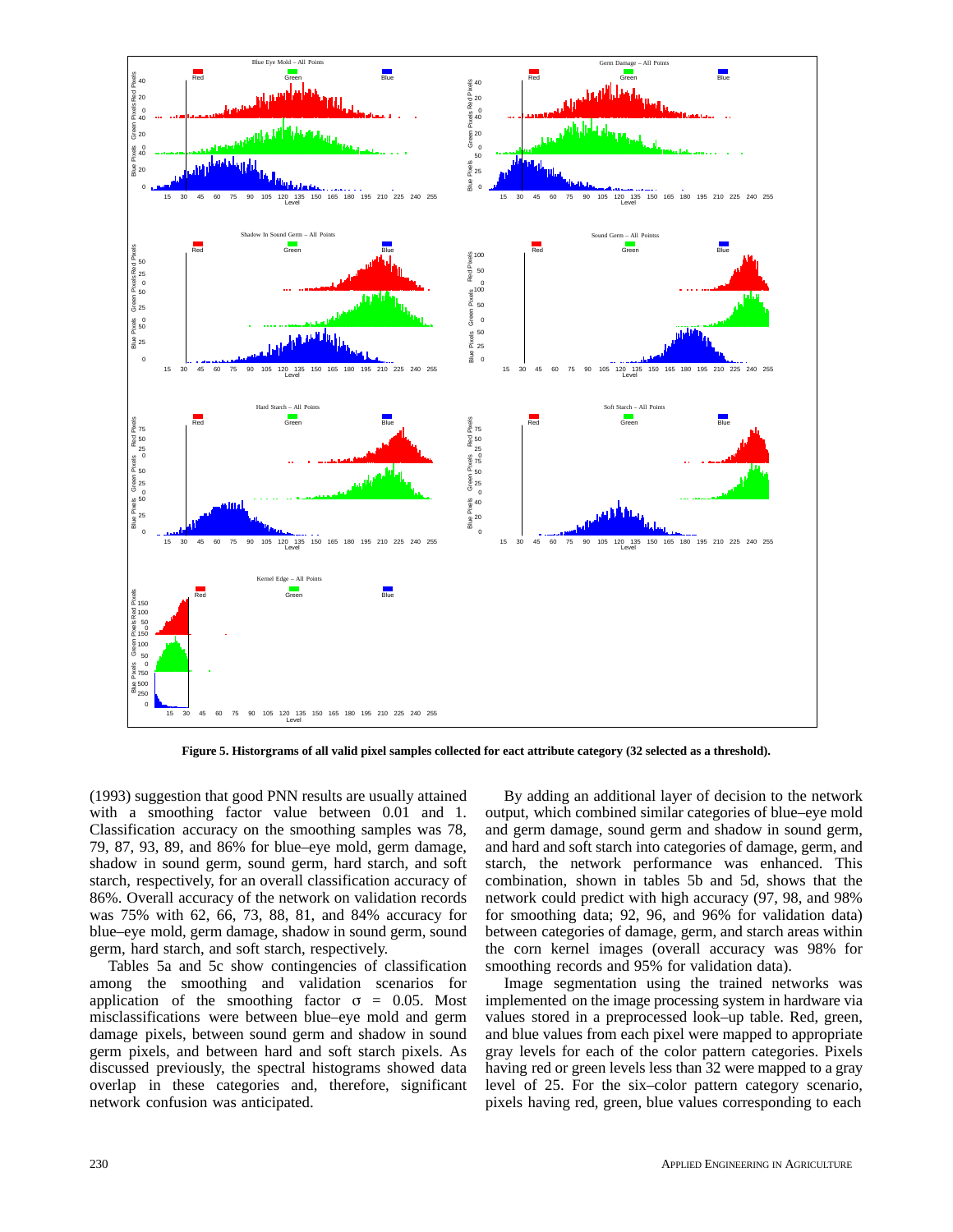

**Figure 6. Percent classification vs. PNN smoothing factor for the smoothing dataset.**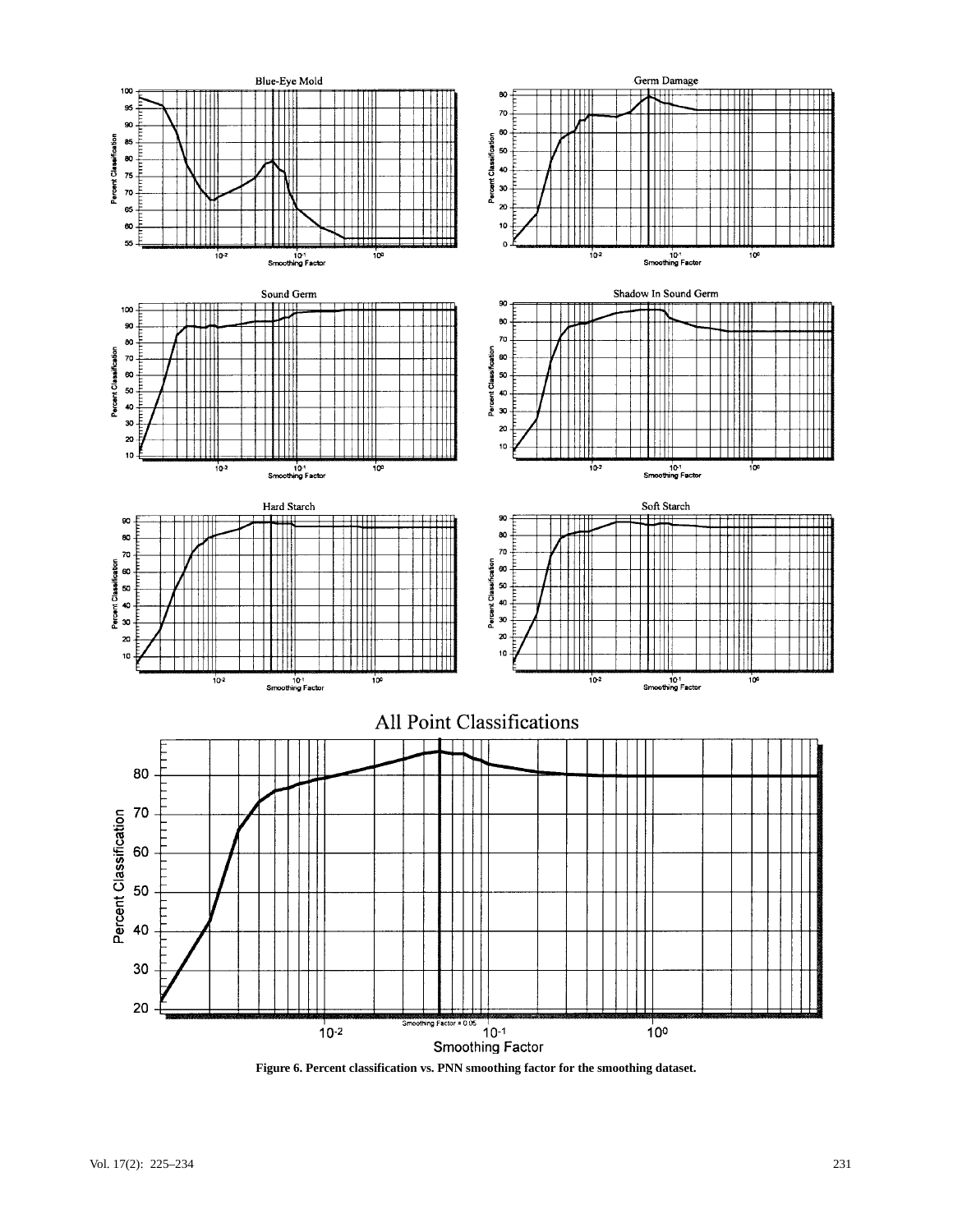|                                 | Actual Blue-Eve<br>Mold | Actual Germ<br>Damage | Actual Shadow in<br>Sound Germ | Actual Sound<br>Germ | Actual Hard<br>Starch | Actual Soft<br>Starch | Total |
|---------------------------------|-------------------------|-----------------------|--------------------------------|----------------------|-----------------------|-----------------------|-------|
| Classified blue-eve mold        |                         | 20                    |                                |                      |                       |                       | 118   |
| Classified germ damage          |                         | 88                    |                                |                      |                       |                       | 109   |
| Classified shadow in sound germ |                         |                       | 100                            |                      |                       |                       | 115   |
| Classified sound germ           |                         |                       |                                | 123                  |                       |                       | 139   |
| Classified hard starch          |                         |                       |                                |                      | 118                   |                       | 132   |
| Classified soft starch          |                         |                       |                                |                      |                       | 108                   | 124   |
| Total                           | 122                     |                       |                                | 132                  | 132                   | 125                   | 737   |
| Correct $(\% )$                 |                         | 79                    | 87                             | 93                   | 89                    | 86                    | 86    |

 $|a|$  Smoothing exemplars -- all categories.

|  |  |  |  |  |  | Table 5b. Agreement matrix for color pattern classifications.[a] |  |
|--|--|--|--|--|--|------------------------------------------------------------------|--|
|--|--|--|--|--|--|------------------------------------------------------------------|--|

|                      | Actual<br>Damage | Actual<br>Germ | Actual<br>Starch | Total |
|----------------------|------------------|----------------|------------------|-------|
| Classified as damage | 226              |                |                  | 227   |
| Classified as germ   |                  | 242            |                  | 254   |
| Classified as starch |                  |                | 252              | 256   |
| Total                | 233              | 247            | 257              | 737   |
| Correct $(\% )$      | 97               | 98             | 98               | 98    |

<sup>[a]</sup> Smoothing exemplars -- combined categories for damage, germ, starch.

**Table 5b. Agreement matrix for color pattern classifications.[a] Table 5d. Agreement matrix for color pattern classifications.[a]**

|                      | Actual | Actual | Actual |       |
|----------------------|--------|--------|--------|-------|
|                      | Damage | Germ   | Starch | Total |
| Classified as damage | 4047   | 142    | 49     | 4238  |
| Classified as germ   | 333    | 4524   | 98     | 4955  |
| Classified as starch | 4      | 52     | 3663   | 3719  |
| Total                | 4384   | 4718   | 3810   | 12912 |
| Correct $(\% )$      | 92     | 96     | 96     | 95    |

<sup>[a]</sup> Validation exemplars -- combined categories for damage, germ, starch.

| Table 5c. Agreement matrix for color pattern classifications.[a] |  |  |
|------------------------------------------------------------------|--|--|
|------------------------------------------------------------------|--|--|

|                                                                                                                                                                                                                                                                                                                                                                | <b>Actual Blue-Eve</b> | Actual Germ | Actual Shadow in | <b>Actual Sound</b> | Actual Hard | Actual Soft |        |
|----------------------------------------------------------------------------------------------------------------------------------------------------------------------------------------------------------------------------------------------------------------------------------------------------------------------------------------------------------------|------------------------|-------------|------------------|---------------------|-------------|-------------|--------|
|                                                                                                                                                                                                                                                                                                                                                                | Mold                   | Damage      | Sound Germ       | Germ                | Starch      | Starch      | Total  |
| Classified blue-eye mold                                                                                                                                                                                                                                                                                                                                       | 1349                   | 695         | 127              |                     | 33          |             | 2204   |
| Classified germ damage                                                                                                                                                                                                                                                                                                                                         | 555                    | 1448        |                  |                     | 16          |             | 2034   |
| Classified shadow in sound germ                                                                                                                                                                                                                                                                                                                                | 274                    | 54          | 1836             | 249                 |             |             | 2433   |
| Classified sound germ                                                                                                                                                                                                                                                                                                                                          |                        |             | 516              | 1923                |             | 78          | 2522   |
| Classified hard starch                                                                                                                                                                                                                                                                                                                                         |                        |             | 18               |                     | 1865        | 158         | 2045   |
| Classified soft starch                                                                                                                                                                                                                                                                                                                                         |                        |             |                  | 23                  | 374         | 1266        | 1674   |
| Total                                                                                                                                                                                                                                                                                                                                                          | 2184                   | 2200        | 2523             | 2195                | 2300        | 1510        | 12,912 |
| Correct $(\% )$                                                                                                                                                                                                                                                                                                                                                | 62                     | 66          | 73               | 88                  | 81          | 84          | 75     |
| $\boxed{a}$ $\boxed{a}$ $\boxed{a}$ $\boxed{a}$ $\boxed{a}$ $\boxed{a}$ $\boxed{a}$ $\boxed{a}$ $\boxed{a}$ $\boxed{a}$ $\boxed{a}$ $\boxed{a}$ $\boxed{a}$ $\boxed{a}$ $\boxed{a}$ $\boxed{a}$ $\boxed{a}$ $\boxed{a}$ $\boxed{a}$ $\boxed{a}$ $\boxed{a}$ $\boxed{a}$ $\boxed{a}$ $\boxed{a}$ $\boxed{a}$ $\boxed{a}$ $\boxed{a}$ $\boxed{a$<br>$\mathbf{A}$ |                        |             |                  |                     |             |             |        |

<sup>[a]</sup> Validation exemplars -- all categories.

of the six categories were mapped to arbitrarily assigned gray levels of 100, 125, 150, 175, 200, and 250. For the combined three–color pattern category scenario, pixels were mapped to arbitrarily assigned gray levels of 70, 140, and 210.

Figure 7 shows segmented images of the PNN and optimal smoothing factor applied to each of the corn kernel images displayed in figure 3. The left column displays original color images. The middle column displays segmented images from the six–color pattern category scenario, and the right column displays segmented images from the three–color pattern category scenario. The segmented images show that, in general, color patterns representing corn kernel damage areas can be identified and separated. There are, however, artifacts in the segmentation that were found in Steenhoek et al. (2001) to cause difficulty in using the segmented images for overall kernel classification. For example, in the germ–damaged kernel shown in figure 7, a top–down view of the right side kernel edge is seen by the camera as a dark area misclassified as damage. For the sound kernel example shown in figure 2, light reflections at the kernel crown are seen by the camera as bright areas similar to the white germ area and misclassified as germ area. Similar types of misclassifications were seen in other kernel images. Clearly, the success of this type of segmenting algorithm is dependent on the quality of images to which it is applied.

## **CONCLUSIONS**

An image–processing algorithm for segmentation of damaged and sound areas within corn kernel images was developed. Areas to segment were identified as blue–eye mold, germ damage, sound germ, shadow in sound germ, hard starch, and soft starch. Red, green, and blue pixel values representing each of these areas were sampled from 720 replicate images containing blue–eye mold–damaged, germ–damaged, and sound corn kernels to create a dataset with 14,427 total pixel samples. These 14,427 samples were divided into a 778 sample set for adjustment of network weights, a 737 sample set for adjustment of the probabilistic neural network universal smoothing factor, and a 12,912 sample set for validation of the network. A universal smoothing factor ( $\sigma$  = 0.05) was selected using the criterion of percent classification of the smoothing dataset. Overall prediction accuracy of the network on validation data was 75% with a large portion of the errors being misclassification between the similar categories of blue–eye mold and germ damage, sound germ and shadow in sound germ, and hard and soft starch. An additional decision layer combining categories of damage, germ, and starch increased classification accuracy to 95% on validation data. Image quality was crucial to the success of this algorithm.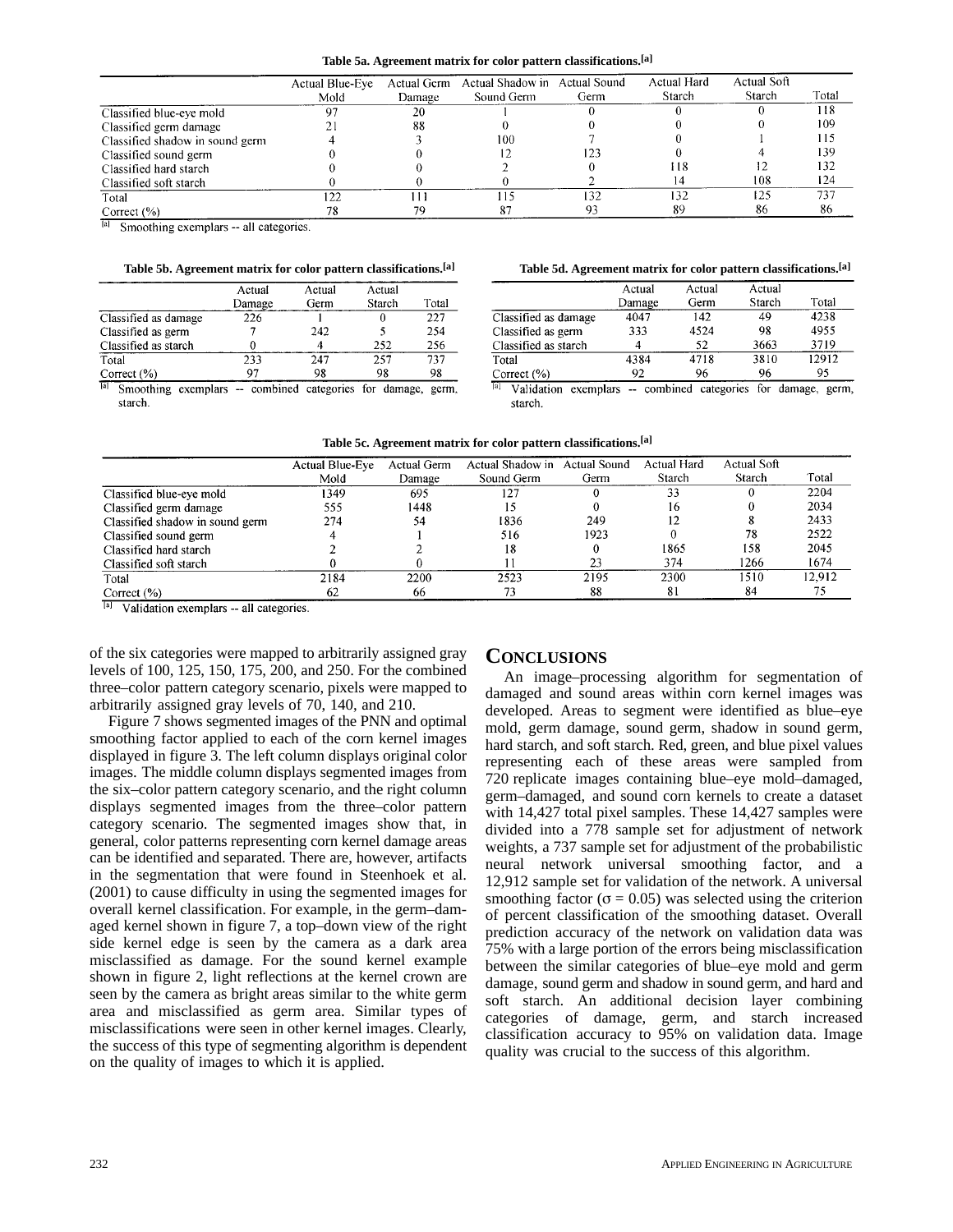

**Figure 7. Segmented images.**

#### **ACKNOWLEDGEMENTS**

Special thanks to the U.S. Federal Grain Inspection Service Board of Appeals and Review for assistance in obtaining corn samples and for sample inspection expertise. Parts of this study were funded by the United States Department of Agriculture, which provided a National Needs graduate fellowship, and by a National Science Foundation grant for machine vision hardware.

## **REFERENCES**

Ahmad, I. S., J. F. Reid, M. R. Paulsen, and J. B. Sinclair. 1993. Soybean seed classification using learning vector quantization. ASAE Paper No. 93–3605. St. Joseph, Mich.: ASAE.

- Batchelor, W. D., X. B. Yang, and A. T. Tschanz. 1997. Development of a neural network for soybean rust epidemics. *Transactions of the ASAE* 40(1): 247–252.
- Cacoullos, T. 1966. Estimation of a multivariate density. *Annals of Institute of Statistical Mathematics* (Tokyo) 18(2): 179–189.
- Chtioui, Y., D. Bertrand, and D. Barba. 1996. Reduction of the size of the learning data in a probabilistic neural network by hierarchical clustering: application to the discrimination of seeds by artificial vision. *Chemometrics and Intelligent Laboratory Systems* 35: 175–186.
- Chtioui, Y., S. Panigrahi, and R. Marsh. 1998. Conjugate gradient and approximate Newton methods for an optimal probabilistic neural network for food color classification. *Optical Engineering* 37(11): 1–9.
- Dowell, F. E. 1994. Neural network parameter effects on object classification and wavelength selection. *Optical Engineering* 33(8): 2728–2732.